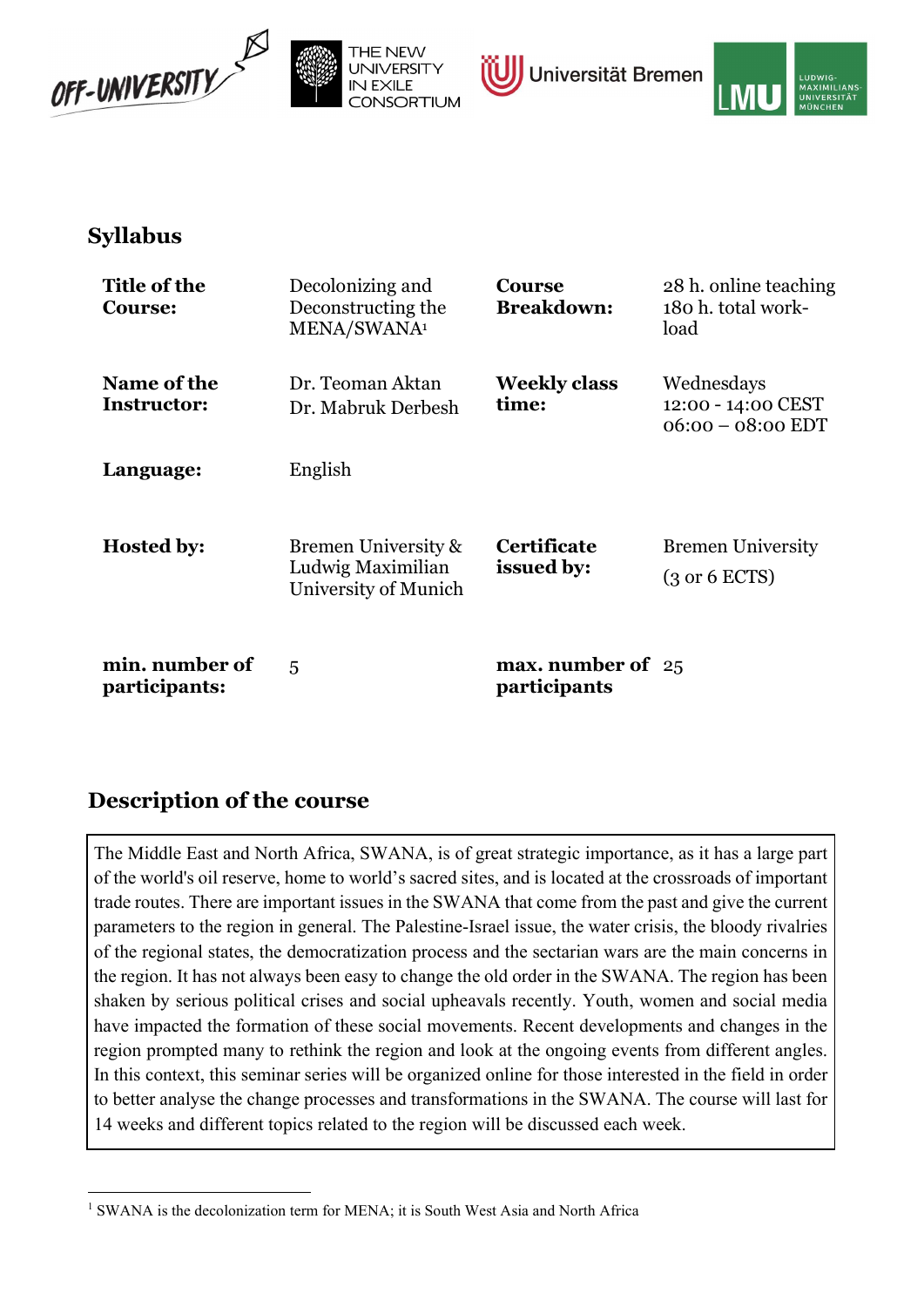





# Learning Aims

### To provide a general understanding about:

- Information about the 19th and 20th century SWANA political history
- Obtaining information on modernization movements in the SWANA
- Obtaining the necessary information about the causes and nature of regional rivalries and conflicts in the SWANA
- To explore views on social issues, social changes and various social movements in the SWANA

### Upon the successful completion of the course students will be able to:

- To review the main breaking points of the contemporary political history of the SWANA
- To evaluate the main problems of the SWANA in the light of new changes in the region
- To discuss the main characteristics of social movements in the SWANA
- To discuss the dynamism of new social movements in the SWANA

# Course requirements

Participants are required to attend the sessions and to contribute to the discussions in the class according to their ability. They will be given a choice between taking the 3 ECTS or the 6 ECTS format.

Course components include:

- Lectures
- Readings
- Discussions
- Presentations

The final grade for the course will be based on the following:

The 3 ECTS option will consist of two assignments:

- Assignment 1: One position paper, 50% (400 600 words)
- Assignment 2: Presentations 50% (Group Presentation: 25% + Individual: 15%)

The 6 ECTS option will consist of Three assignments:

- Assignment 1: Two position papers 25% (for both; 12.5% each: 400 600 words)
- Assignment 2: Presentations 40% (Group Presentation 25%, Individual 15%)
- Assignment 3: Final Essay 35% (1000 1300 words)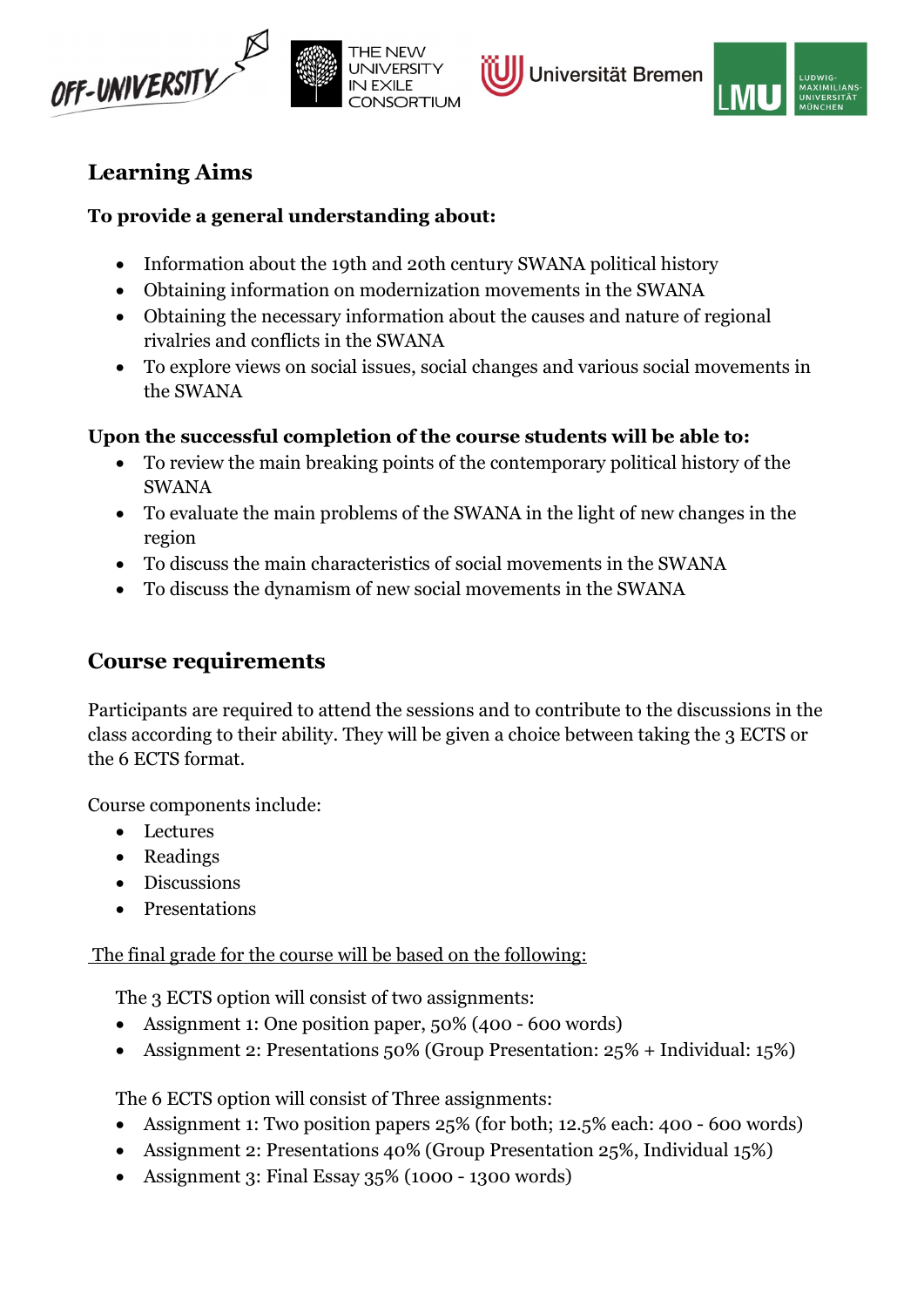



It is requested that the papers be submitted by the date determined. It is requested that the final paper and other papers be submitted electronically. In order to pass the course, a learner must pass all the assignments of the chosen version (3 ECTS /6 ECTS workload).

# Outline of the Course Schedule

| Week 1       |                                                           | Introduction<br>the<br>including<br>to<br>Course<br>presenting the general ideas, assignments and<br>expectations.      |  |
|--------------|-----------------------------------------------------------|-------------------------------------------------------------------------------------------------------------------------|--|
| Week 2       |                                                           | The Legacy of Colonialism in the SWANA and<br>The Struggle for Autonomy                                                 |  |
| Week 3       | <b>Should Start Submitting</b><br>Reading Reflections and | Arab Nationalism and the Modernization<br>Movement in the Arab World                                                    |  |
| <b>Week4</b> | <b>Focus on Short Essay</b>                               | Authoritarianism, Nationalism, and Local<br>Resistances: The case of Iran                                               |  |
| Week 5       |                                                           | The Ideals of the Revolution in Iran: From<br>Constitutional<br>Revolution<br>Cultural<br>to<br>Revolution              |  |
| Week 6       |                                                           | Identities and Conflicts in The SWANA                                                                                   |  |
| Week 7       |                                                           | <b>Presentations by participants</b>                                                                                    |  |
| Week 8       |                                                           | The Arab World After the Arab Spring                                                                                    |  |
| Week 9       | Should Focus on Long<br><b>Essay</b>                      | The Rise or demise of Political Islam                                                                                   |  |
| Week 10      |                                                           | The Role of Social Movements in the<br>Development of Civic Capacity in the SWANA                                       |  |
| Week 11      |                                                           | Digital Activism in the SWANA                                                                                           |  |
| Week 12      |                                                           | Failed States, Regime Change and Foreign<br>Intervention: Libya, Lebanon, Syria and<br>Afghanistan (Political Theories) |  |
| Week 13      |                                                           | Feminism in the SWANA                                                                                                   |  |
| Week 14      |                                                           | Discussion and review of the course and<br>feedback on assignments.                                                     |  |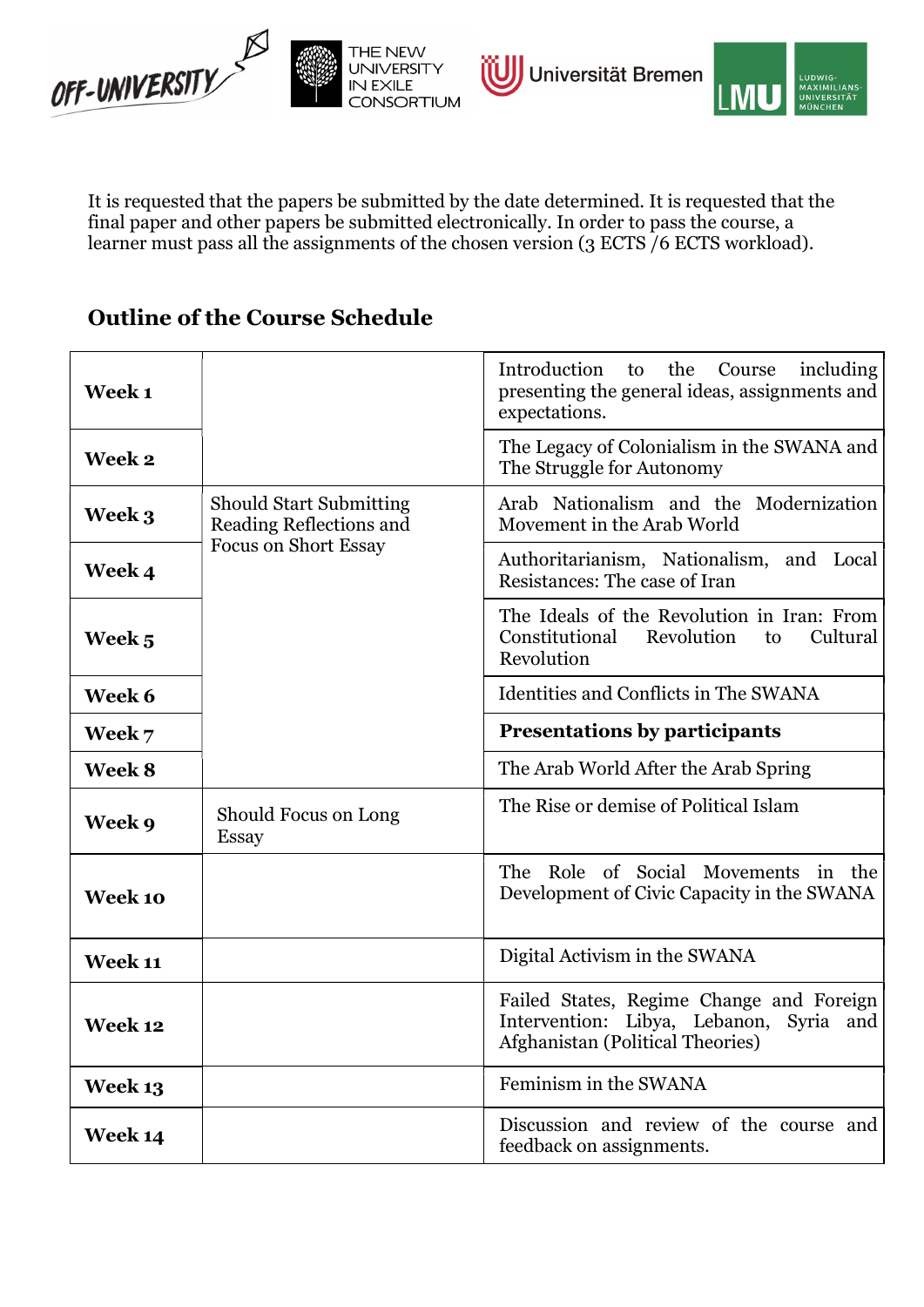





## Suggested Reading List

#### Week 1:

Introduction to the Course including presenting the general ideas, assignments and expectations.

## Week 2: The Legacy of Colonialism in the SWANA and the Struggle for Autonomy

Reading materials:

- Juan R. I. Cole, & Kandiyoti, D. (2002). Nationalism and the Colonial Legacy in the Middle East and Central Asia: Introduction. International Journal of Middle East Studies, 34(2), 189–203.
- $\triangleright$  Al Quntar, S. (2017). Repatriation and the Legacy of Colonialism in the Middle East. Journal of Eastern Mediterranean Archaeology & Heritage Studies, 5(1), 19–26.

#### Week 3: Arab Nationalism and the Modernization Movement in the Arab World

#### Reading materials:

- As'ad AbuKhalil. (1992). A New Arab Ideology?: The Rejuvenation of Arab Nationalism. Middle East Journal, 46(1), 22-36.
- Omar, S. (1992). Arab Nationalism: A Retrospective Evaluation. Arab Studies Quarterly, 14(4), 23–37.

#### Week 4: Authoritarianism, Nationalism, and Local Resistances: The case of Iran and Turkey

Reading materials:

- Zia-Ebrahimi, R. (2016). The Paleontology of Iranian Nationalism. In The Emergence of Iranian Nationalism: Race and the Politics of Dislocation (pp. 17-40). New York: Columbia University Press.
- Matin-Asgari, A. (2014). The Berlin Circle: Iranian Nationalism Meets German Countermodernity. In Aghaie K. & Marashi A. (Eds.), Rethinking Iranian Nationalism and Modernity (pp. 49-66). University of Texas Press.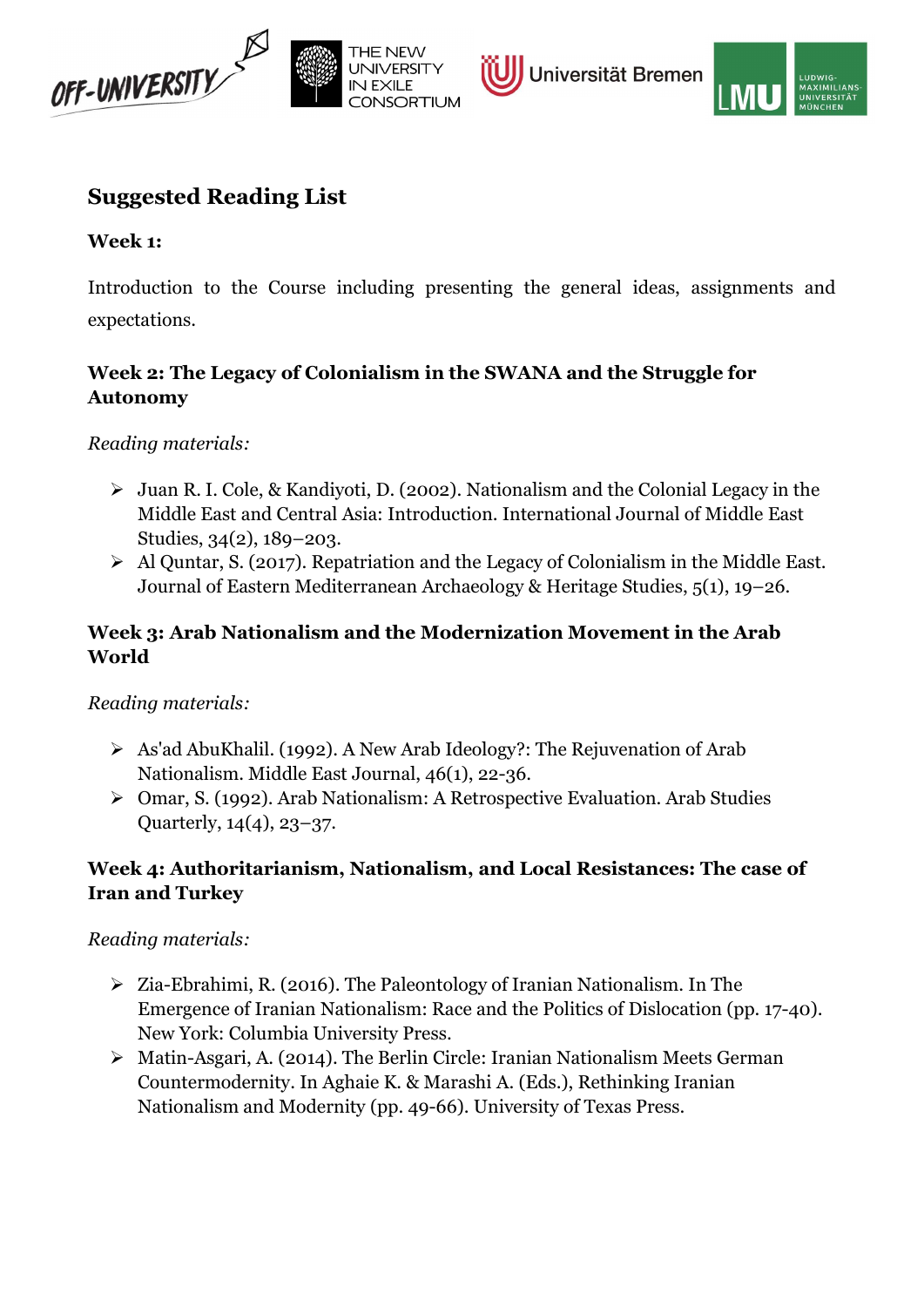



### Week 5: The Ideals of the Iranian Revolution: From Constitutional Revolution to Cultural Revolution

### Reading materials:

- $\triangleright$  Sobhe, K. (1982). Education in Revolution: Is Iran Duplicating the Chinese Cultural Revolu-tion? Comparative Education, 18(3), 271–280.
- ▶ Keddie, N. R., & Richard, Y. (2006). Society, Gender, Culture, and Intellectual Life. In Modern Iran: Roots and Results of Revolution (pp. 285–316). Yale University Press.

## Week 6: Identities and Conflicts in the SWANA

#### Reading materials:

- Rahnema, S. (2008). Radical Islamism and Failed Developmentalism. Third World Quarterly, 29(3), 483-496.
- Hassan, H. (2016). THE SECTARIANISM OF THE ISLAMIC STATE: Ideological Roots and Political Context. Carnegie Endowment for International Peace.

#### Week 7: Presentations

## Week 8: The Arab World After the Arab Spring

#### Reading materials:

- $\triangleright$  Herd, G. P. (2011). The Arab Spring: Challenges, Obstacles and Dilemmas. Connections, 10(4), 103–120.
- Bayat, A. (1998). Revolution without Movement, Movement without Revolution: Comparing Islamic Activism in Iran and Egypt. Comparative Studies in Society and History, 40(1), 136-169.

## Week 9: The Rise or demise of Political Islam

#### Reading materials:

- Halliday, F. (1995). The Politics of 'Islam' A Second Look. British Journal of Political Science, 25(3), 399-417.
- Hunter, S. T. (1988). Iran and the Spread of Revolutionary Islam. Third World Quarterly, 10(2), 730–749.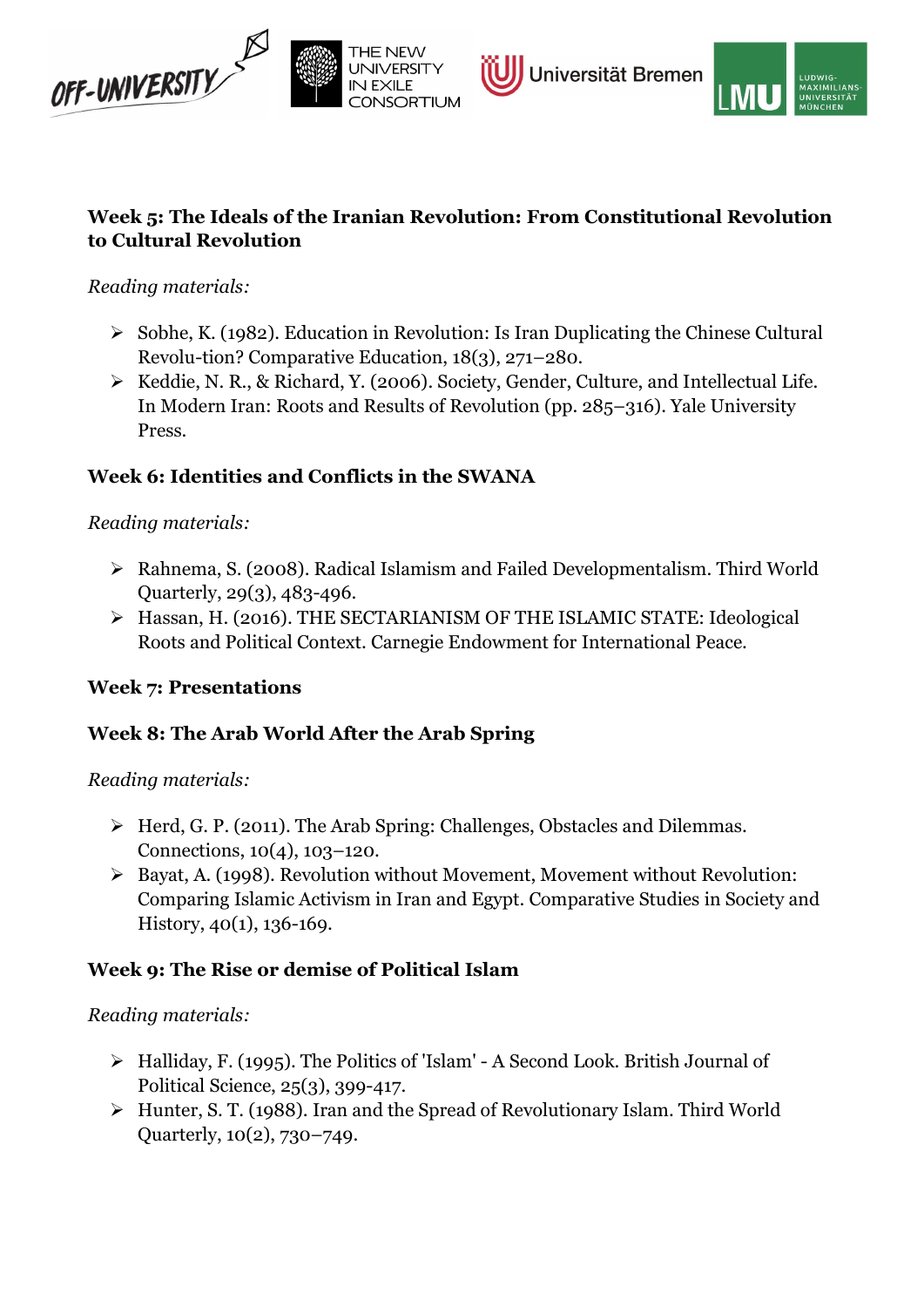





#### Week 10: The Role of Social Movements in the Development of Civic Capacity in the SWANA

#### Reading materials:

- Bayat, A. (2002). Activism and Social Development in the Middle East. International Journal of Middle East Studies, 34(1), 1–28.
- $\triangleright$  Norton, A. R. (1993). The Future of Civil Society in the Middle East. Middle East Journal, 47(2), 205–216.

## Week 11: Digital Activism in the SWANA

#### Reading materials:

- Sreberny, A. (2015). Women's Digital Activism in a Changing Middle East. International Journal of Mid-dle East Studies, 47(2), 357-361.
- Wheeler, D. (2017). Fear The State: Repression and The Risks Of Resistance In The Middle East. In Digi-tal Resistance in the Middle East: New Media Activism in Everyday Life (pp. 131-147). Edinburgh: Edin-burgh University Press.

### Week 12: Failed States, Regime Change and Foreign Intervention: Libya, Lebanon, Syria and Afghanistan (Political Theories)

#### Reading materials:

- $\triangleright$  Rotberg, R. I. (2002). Failed States in a World of Terror. Foreign Affairs, 81(4), 127– 140.
- Jones, S. G. (2008). The Rise of Afghanistan's Insurgency: State Failure and Jihad. International Security, 32(4), 7–40.

#### Week 13: Feminism in the SWANA

#### Reading materials:

- $\triangleright$  Moghadam, V. (2004). Patriarchy in Transition: Women and the Changing Family in the Mid-dle East. Journal of Comparative Family Studies, 35(2), 137-162.
- $\triangleright$  Khamis, S. (2011). The Arab "Feminist" Spring? Feminist Studies, 37(3), 692–695.

#### Week 14: Discussion and review of the course and feedback on assignments